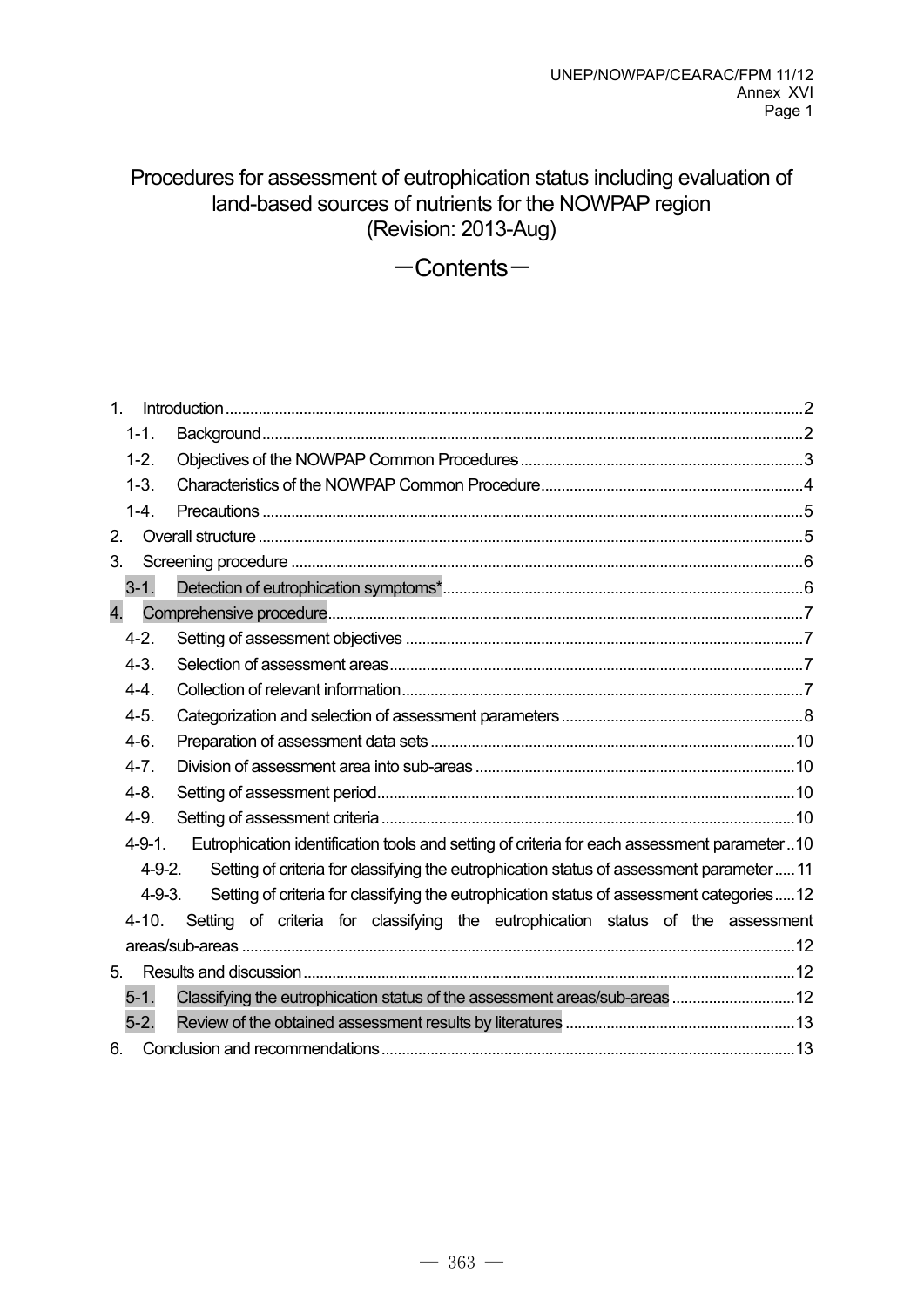#### 1. Introduction

Nutrients such as nitrogen (N) and phosphorus (P) are essential for biological productivity in the marine environment. However, excessive nutrient loadings by over population and run-off from industries or agricultural activities can lead to occurrence of eutrophication. Eutrophication affects the marine environment in various ways. Phytoplankton grow by absorbing nutrients, but, harmful algal blooms (HABs) can occur when primary production and an increase in algal biomass are abnormally accelerated. HABs include red tides and an abundance of harmful toxic plankton species that affect marine life and fisheries and aquaculture by killing fish. As algal blooms and algal biomass decompose, oxygen in the water is consumed by microbial processes, and hypoxia or anoxia can occur at the bottom of the sea. Hypoxic or anoxic water masses have negative effects on benthic organisms, which often lead to the degradation of biodiversity in the sea.

In the Northwest Pacific region, especially coastal areas of China, Japan and Korea, are densely populated and eutrophication is often perceived as a potential threat for coastal environment, although eutrophication is rare in Russian waters. Ability to monitor their coastal systems is necessary to manage and sustain healthy coastal environments. However, continuous and synoptic water quality data, particularly in estuaries and bays is lacking, and it is difficult to characterize the response of water quality to human and natural impacts. Furthermore due to increases in agricultural and industrial activities as well as the possible changes of coastal run-off in this region, there has been an increase in the need for effective monitoring methods on the change of water quality.

Thus, Northwest Pacific Action Plan (NOWPAP) Working Group 3 (WG3) and Working Group 4 (WG4) have decided to use experience of the European countries and develop the "Procedures for assessment of eutrophication status including evaluation of land-based sources of nutrients for the NOWPAP region (the NOWPAP Common Procedures)".It is hoped that the obtained assessments will provide arguments to limit or, if possible, to reduce anthropogenic changes of the coastal ecosystem.

#### 1-1. Background

- 1.1. Development of the NOWPAP Common Procedure was proposed and approved at the 5th NOWPAP CEARAC (Special Monitoring and Coastal Environmental Assessment Regional Activity Centre) Focal Points Meeting (FPM) held in Toyama on September 18-19, 2007. The 12th NOWPAP Intergovernmental Meeting (Xiamen, China, 22-15 October, 2007) adopted CEARAC workplan including development of the NOWPAP Common Procedure.
- 1.2. As part of the development processes of the draft Procedures, Northwest Pacific Region Environmental Cooperation Center (NPEC) has implemented a case study in Toyama Bay (Toyama Bay case study), by referring to the 'Common Procedure for the Identification of the Eutrophication Status of the OSPAR Maritime Area'. An interim progress of the Toyama Bay case study was presented at the 5th CEARAC FPM and the First Coastal Environment Assessment Workshop held in Toyama on March 6-8, 2008.
- 1.3. The initial version of the NOWPAP Common Procedures for assessment of eutrophication status including evaluation of land-based sources of nutrients for the NOWPAP region was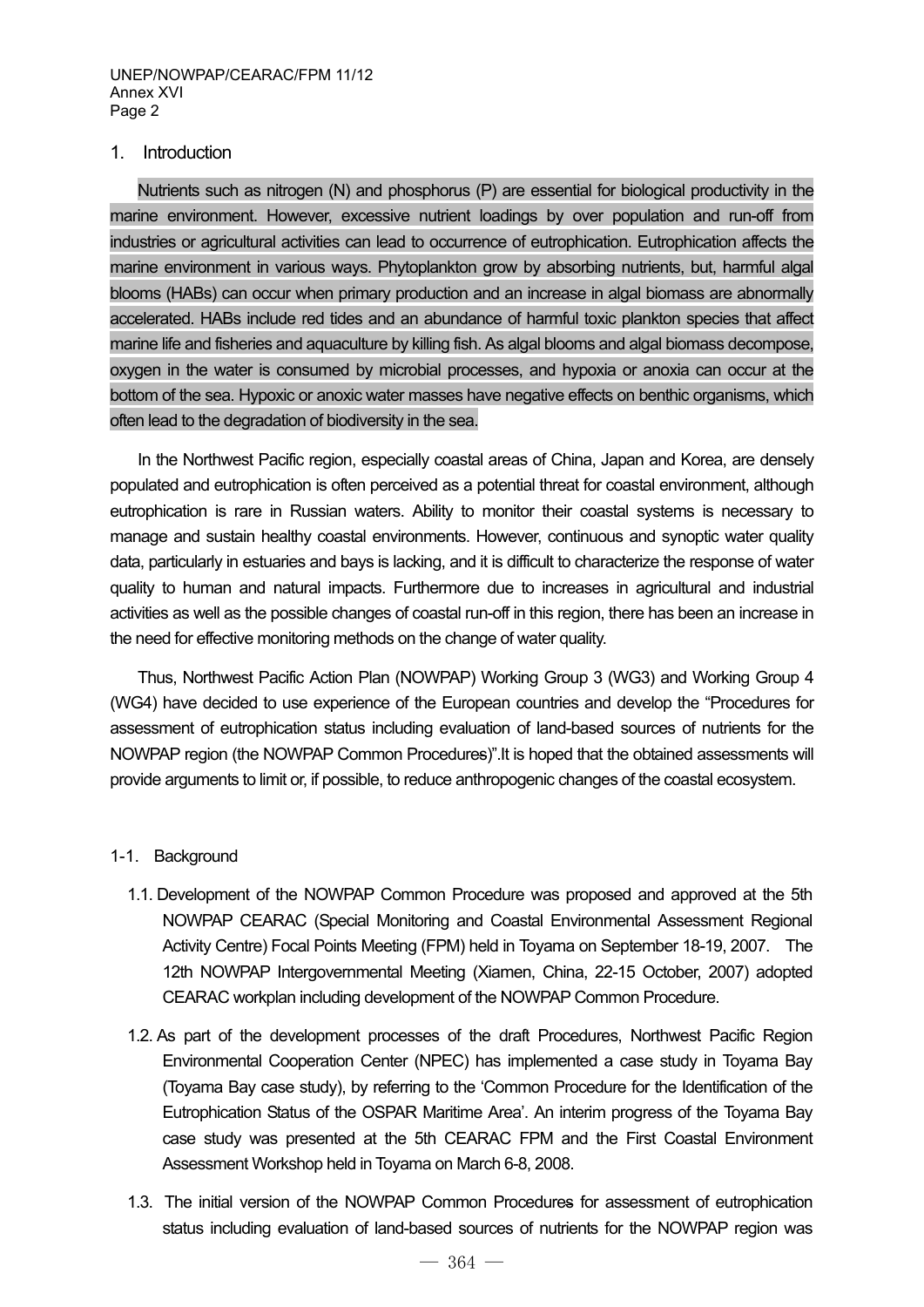adopted in June 2009.

- 1.4. The NOWPAP Common Procedure was first applied in five coastal areas selected by the NOWPAP member states in 2010 and the Integrated Report on Eutrophication Assessment in Selected Sea Areas in the NOWPAP Region: Evaluation of the NOWPAP Common Procedure was published in 2011.
- 1.5. Realizing the technical problems of the NOWPAP Common Procedure during its application to the selected sea areas and assessment of the eutrophication status of each area in the for the 2010-2011 biennium, CEARAC proposed refinement of the NOWPAP Common Procedures as an one of CEARAC activities for the 2012-2013 biennium at the 9th CEARAC FPM (Toyama, Japan, September 6-7, 2011). CEARAC workplan including the refinement work the NOWPAP Common Procedure was then approved by the member states at at the 16th Intergovernmental Meeting of NOWPAP (Beijing, China, December 20-22, 2011).
- 1-2. Objectives of the NOWPAP Common Procedures
	- 1.6. The objectives of the NOWPAP Common Procedures are to enable each NOWPAP member state to assess the status and impacts of eutrophication in their respective sea areas, by using information obtained through existing monitoring activities. The assessment results could hopefully then be utilized by each NOWPAP member state for consideration and development of monitoring systems and countermeasures against eutrophication. The content of the NOWPAP Common Procedures will be continuously revised and improved by reflecting the feedbacks from each NOWPAP member state through the implementation of the NOWPAP Common Procedures. Figure 1 schematically shows the concept of the NOWPAP Common Procedures.

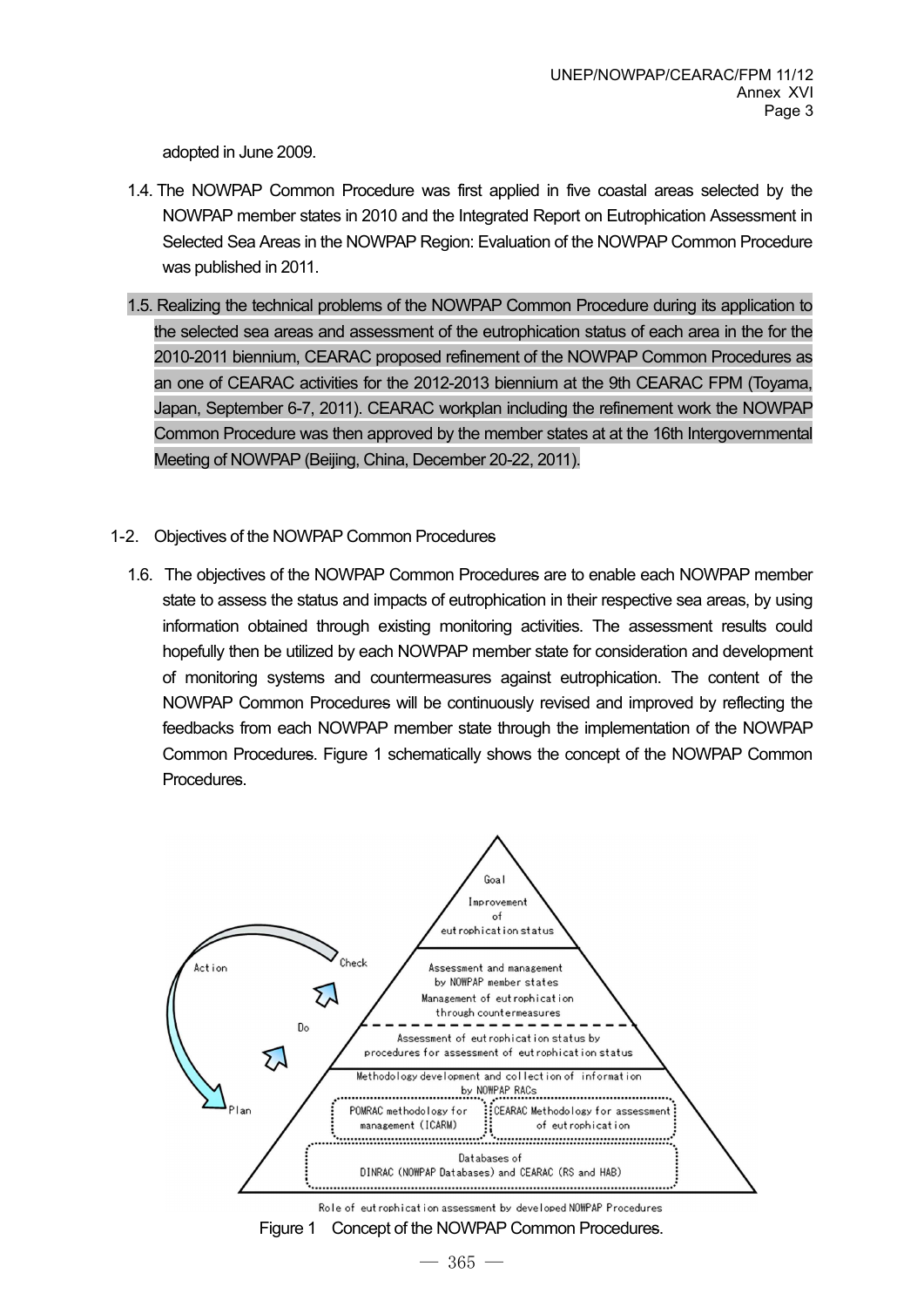RACs are regional activity centers of NOWPAP. CEARAC: Special Monitoring and Coastal Environment Assessment Regional Activity Centre, DINRAC: Data and Information Network Regional Activity Centre and POMRAC: Pollution Monitoring Regional Activity Centre.

1-3. Characteristics of the NOWPAP Common Procedure

1.7. The NOWPAP Common Procedure was developed based on the following principle:

- i) It should be adaptable to various environmental conditions in different types of areas in the NOWPAP region
- ii) There are two steps in assessment of the eutrophication status: screening procedure to detect evidence of eutrophication with the minimum required parameters, and comprehensive procedure to assess the eutrophication status in details.
- iii) Eutrophication status is assessed through a holistic approach by integrating the level and trend of collected parameters categorized by the degree of nutrient enrichment, direct/indirect effects of nutrient enrichment and other possible effects of nutrient enrichment.
- iv) With the use of NOWPAP Common Procedure, the eutrophication status is classified into one of six classifications: High-Increase (HI); High-No Trend (HN), High-Decrease (HD), Low-Increase (LI), Low-No trend (LN) and Low-Decrease (LD) (Fig. 2.1).If the assessment parameter is assessed only with the trend, the eutrophication status is classified as either 'decrease trend', 'no trend' or 'increase trend'.

|                       | <b>Classification of eutrophication status</b>                     |                                                                              |                                                             |  |  |
|-----------------------|--------------------------------------------------------------------|------------------------------------------------------------------------------|-------------------------------------------------------------|--|--|
| eutrophicaion<br>High | <b>HD</b><br><b>Current status high</b><br>but<br>decreasing trend | НN<br><b>Current status high</b><br>but no decreasing<br>or increasing trend | нı<br><b>Current status high</b><br>and<br>increasing trend |  |  |
| evel of<br>Low        | LD<br><b>Current status low</b><br>and<br>decreasing trend         | LN<br><b>Current status low</b><br>and no decreasing or<br>increasing trend  | <b>Current status low</b><br>but<br>increasing trend        |  |  |
|                       | <b>Decrease</b>                                                    | No<br>Trend                                                                  | <b>Increase</b>                                             |  |  |

| Classification of eutrophication status (only by trend) |                                           |                  |  |  |  |  |  |
|---------------------------------------------------------|-------------------------------------------|------------------|--|--|--|--|--|
| D<br>Decreasing trend                                   | N<br>No decreasing or<br>increasing trend | Increasing trend |  |  |  |  |  |
| Decrease                                                | None<br><b>Trend</b>                      | Increase         |  |  |  |  |  |

 $-366-$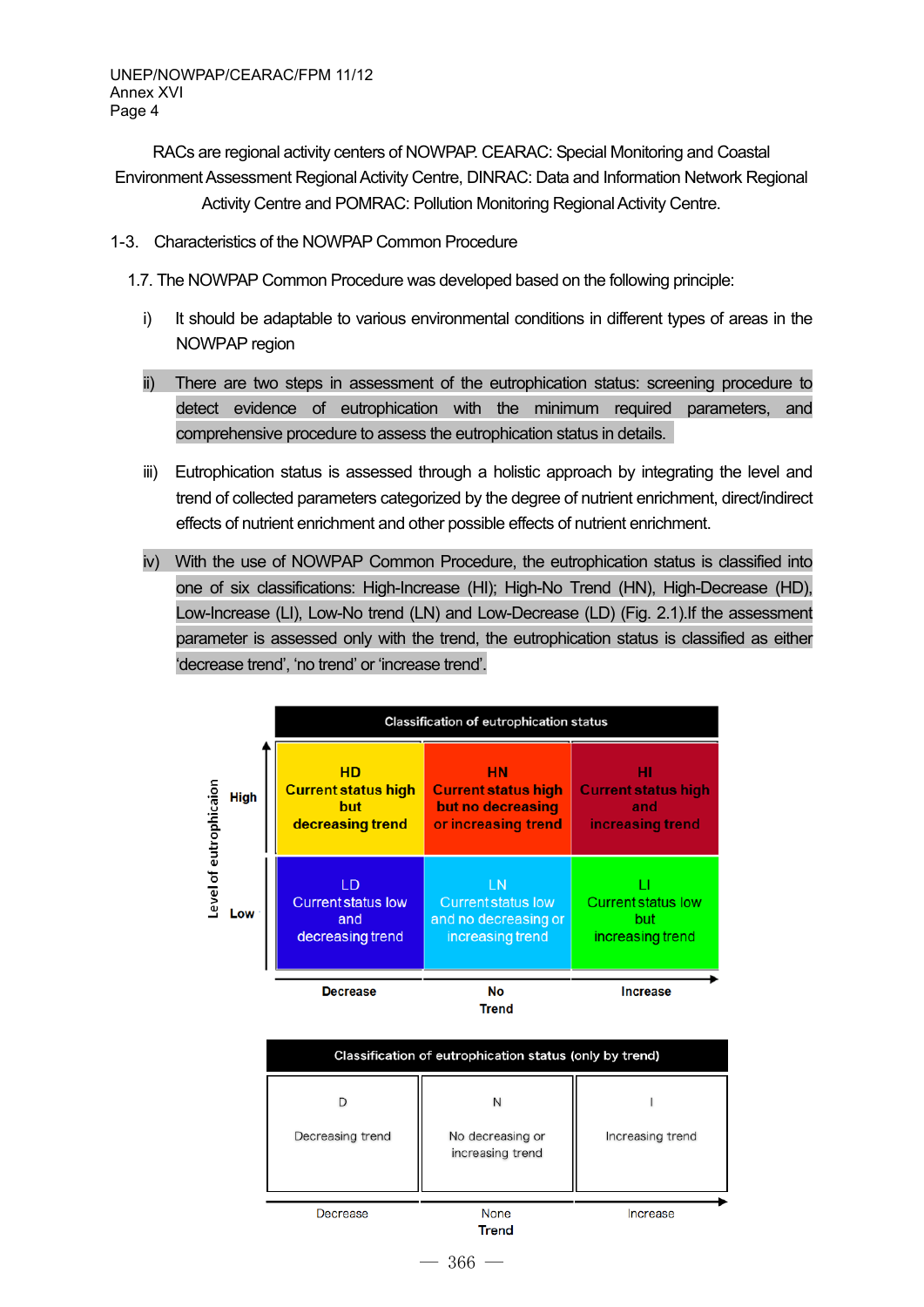- Figure 2 The classifications of the eutrophication status in the NOWPAP Common Procedure, determined using a combination of the level and the trend of assessment parameters.
- 1-4. Precautions
	- 1.8. The following uncertainties should be kept in mind.
		- i) The assessment results may not be applicable for use in the environmental impact assessment.
		- ii) The assessment results may become less reliable/valid when scientific data/information are updated.
		- iii) The assessment results may have the low degree of confidence due to insufficient data.
- 2. Overall structure
	- 2.1. The NOWPAP Common Procedure is broadly separated into four parts, namely i) screening procedure, ii) comprehensive procedure, iii) results and discussion and iv) conclusion and recommendation. In the 'screening procedure', the eutrophication status will be preliminarily assessed to detect symptoms of eutrophication with the minimum required parameters after setting objectives and selecting areas for the assessment. In the 'comprehensive procedure', status and possible causes of eutophication in selected sea is assessed with the level and trend of collected parameters categorized by degree of nutrient enrichment, direct/indirect effects of nutrient enrichment and other possible effects of nutrient enrichment. This procedure can be skipped if no symptoms of eutrophication is detected at the screening procedure. In the 'results and discussion', obtained assessment results of the screening and comprehensive procedures are described in details and are reviewed by literatures. In the 'conclusion/recommendations' part, future measures and actions to be taken against eutrophication are suggested with estimates of costs and benefits, and future issues are identified on the basis of the assessment results. Figure 3 shows the overall structure of the NOWPAP Common Procedure.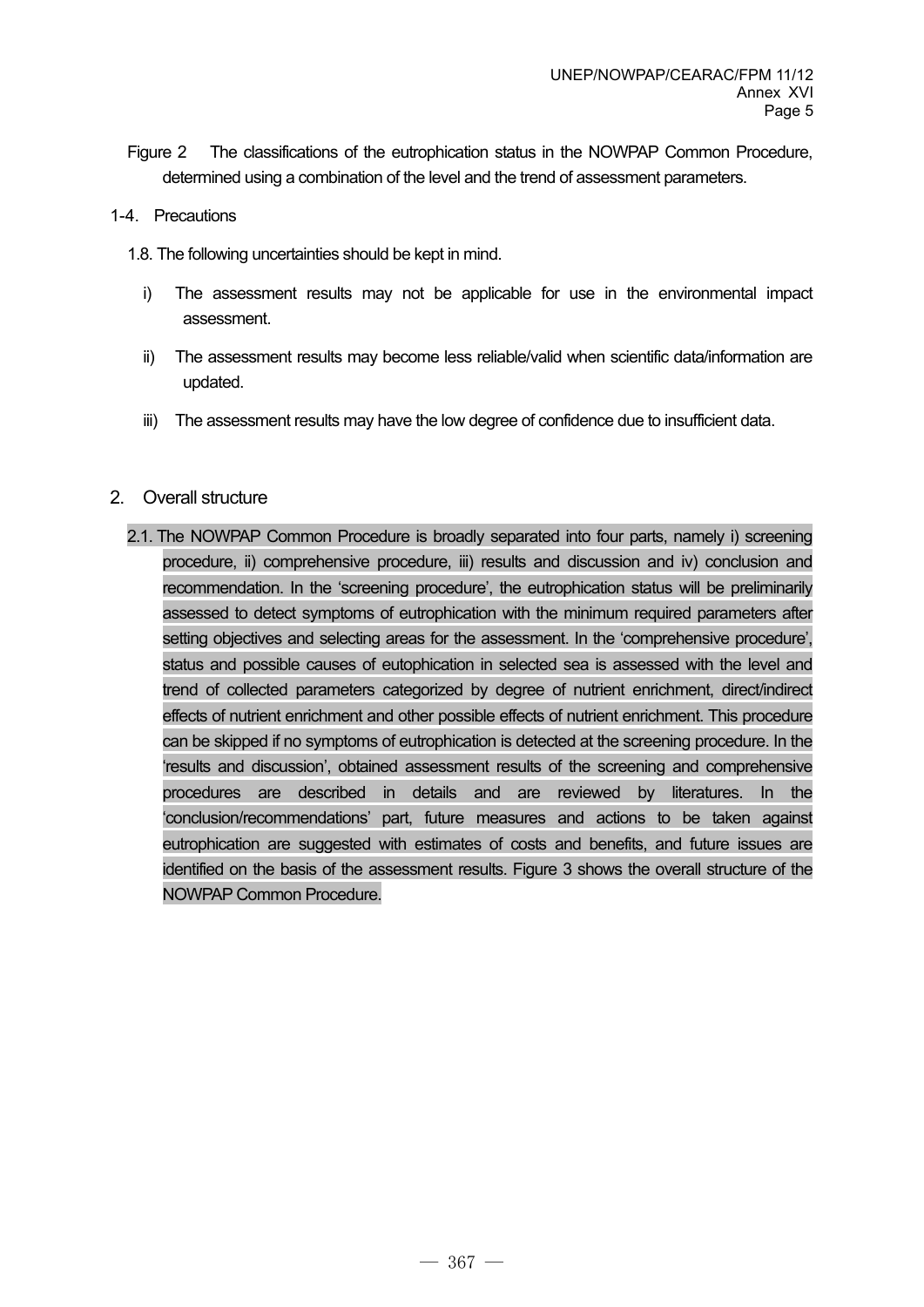

Figure 3 Overall structure of the NOWPAP Common Procedure and the flow of the eutrophication assessment.

3. Screening procedure

#### 3-1. Detection of eutrophication symptoms\*

3.1. The following minimum required parameters will be collected and analyzed to detect symptoms of eutrophication within the selected sea areas. When either one of the following three are found problematic, the comprehensive procedure should be applied to the selected sea areas.

i) Nutrients input and their residence time

Enclosed and semi-enclosed bays in each NOWPAP member state that are susceptible to eutrophication will be identified based on criteria on nutrients input and their residence time to be developed in the future.

ii) Frequencies of red tide events

One or more red tide events (diatom sp. and flagellate sp.) are recorded over the recent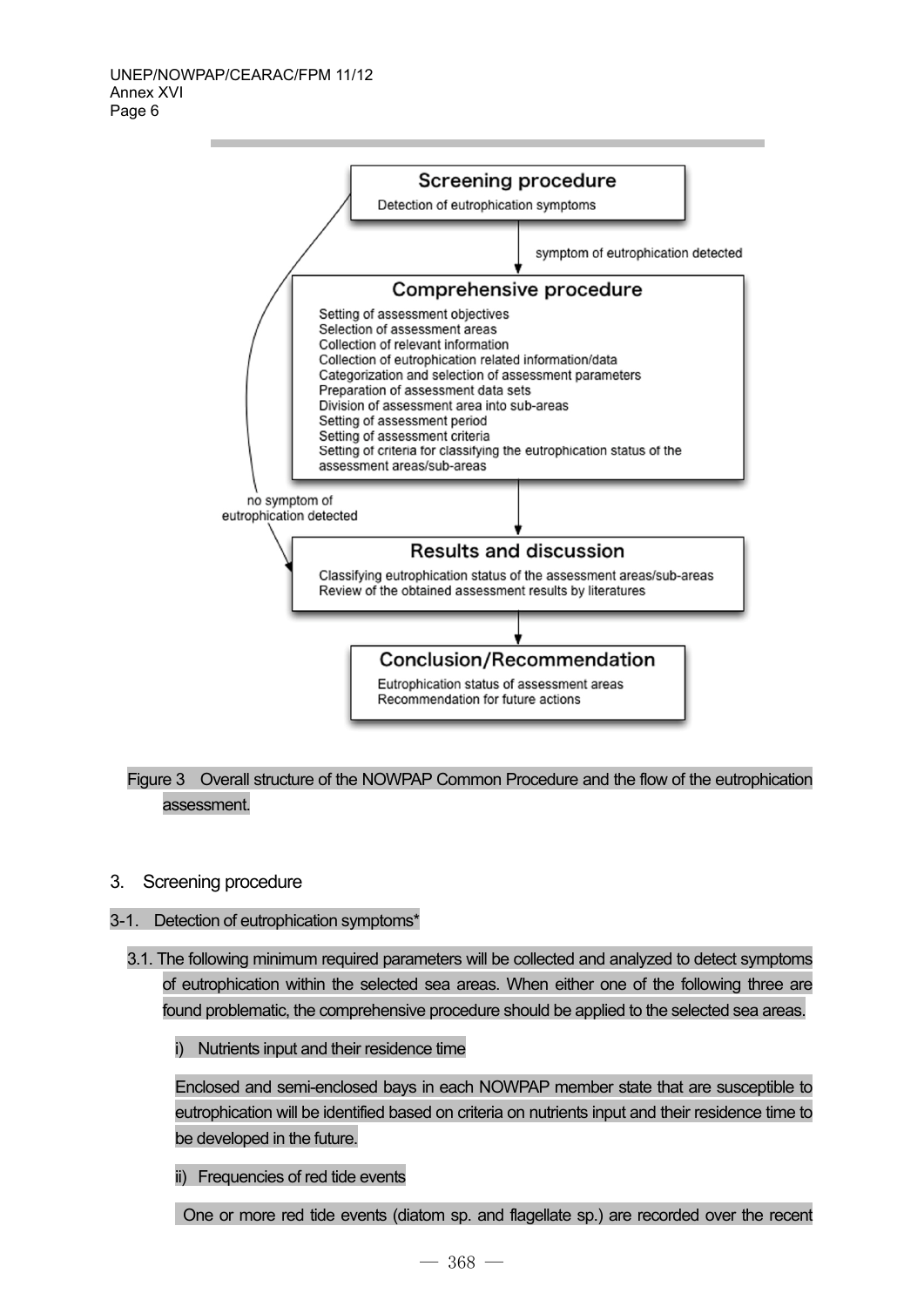three years. Information on red tide events in the NOWPAP sea areas can be referred from reports of such as organizations that monitor harmful algal blooms for protection of fishery resources, literatures and/or CEARAC HAB Integrated Website.

## iii) High chlorophyll*-a* detected by satellite

A satellite-derived annual mean Chl-a is recorded more than 5 *u*g/L over the recent three years. Satellite derived Chl-a images in the NOWPAP sea area can be found at the Marine Environmental Watch web site.

\*The parameters and criteria for screening procedure are proposed on a provisional basis and they will be further verified in the future based on the trial applications of the screening procedure proposed as a specific project for the 2014-2015 biennium.

## 4. Comprehensive procedure

- 4.1. If the symptoms of eutrophication is detected at the screening procedure, the comprehensive procedure should be applied to assess the status and causes of eutrophication in selected sea areas.
- 4-2. Setting of assessment objectives
	- 4.2. State objectives of the assessment taking into account the assessment results in the screening procedure.
	- 4.3. In order to facilitate the understanding of the assessment results, clarify the preconditions and limitations involved in the assessment.
- 4-3. Selection of assessment areas
	- 4.4. The NOWPAP member states should select and decide the areas for applying comprehensive procedure, among the areas where the evidence of eutrophication is detected in the screening procedure, taking into account their geographic units.
- 4-4. Collection of relevant information
	- 4.5. Collect information on the assessment area that is necessary and relevant to the eutrophication assessment such as: i) environmental monitoring/survey data\* (e.g. Chemical Oxygen Demand (COD), Total Organic Carbon (TOC), nutrient concentration, red tides, marine flora/fauna, shellfish poisoning); ii) pollutant sources (e.g. municipal, industrial, agricultural wastewater, marine aquaculture, atmospheric deposition); iii) supplementary information (e.g. oceanography, meteorology, catchment area population, wastewater management, fishery status, coastal recreation). The list of relevant information will be updated as further experiences are gained through the application of the NOWPAP Common Procedure.

\*: Information on methodology on monitoring/survey (e.g. method of field measurement and chemical analysis) should also be collected to confirm data reliability.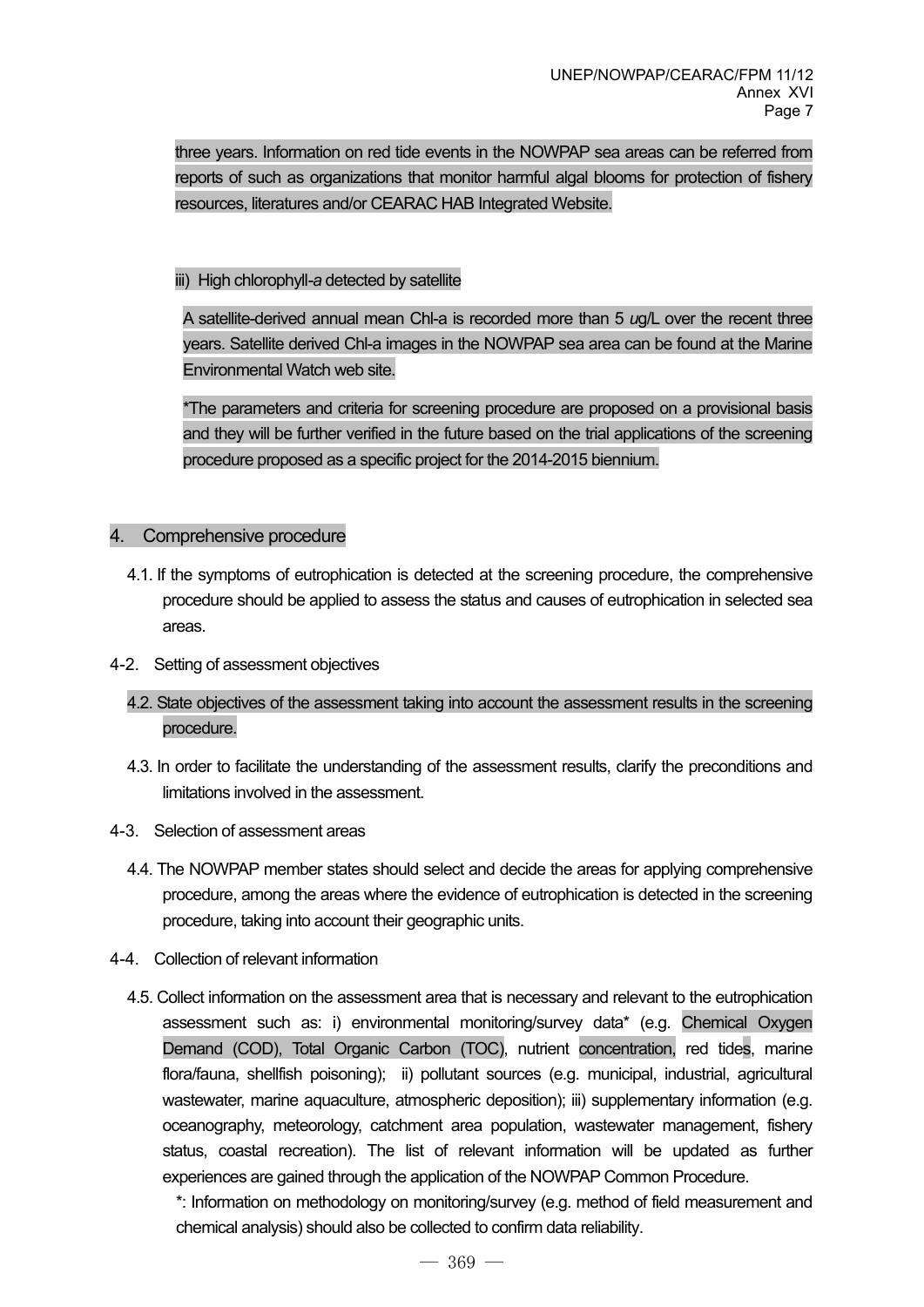- 4.6. Collect eutrophication related information/data from organizations such as:
	- i) Organizations that monitor water quality for environmental conservation purposes
	- ii) Organizations that monitor harmful algal blooms for protection of fishery resources
	- iii) Organizations that monitor shellfish poisoning for food safety
	- iv) Organizations that have supporting environmental information (e.g. physical biogeochemical, meteorological data, etc.
- 4.7. Organize the collected environmental monitoring/survey information into a tabular format. Table 1 is an example of a tabular format.

Table 1 An Example of tabular format for organizing collected environmental monitoring/survey information.

| Survey | Governing    | Survey | Aim | Survey | Main      | Survey    | No.    | οf |
|--------|--------------|--------|-----|--------|-----------|-----------|--------|----|
| area   | organization | title  |     | period | survey    | frequency | survey |    |
|        |              |        |     |        | parameter |           | points |    |
|        |              |        |     |        |           |           |        |    |
|        |              |        |     |        |           |           |        |    |
|        |              |        |     |        |           |           |        |    |
|        |              |        |     |        |           |           |        |    |

- 4.8. Select the most appropriate environmental monitoring/survey program for the eutrophication assessment.
- 4.9. The following environmental monitoring/survey programs should not be used in the assessment procedure:
	- i) Monitoring/surveys conducted at very limited frequency that seasonal changes cannot be monitored
	- ii) Programs that monitor/survey environmental parameters that are not directly related to eutrophication
	- iii) Monitoring/surveys that are not conducted at regular locations and frequency
	- iv) Monitoring/surveys that are not conducted for monitoring water quality and aquatic organisms
	- v) Monitoring/surveys that employ uncommon analytical methods
- 4-5. Categorization and selection of assessment parameters
	- 4.10. From the selected environmental monitoring/survey programs, categorize all eutrophication related parameters used in the assessment areas into the following four assessment categories: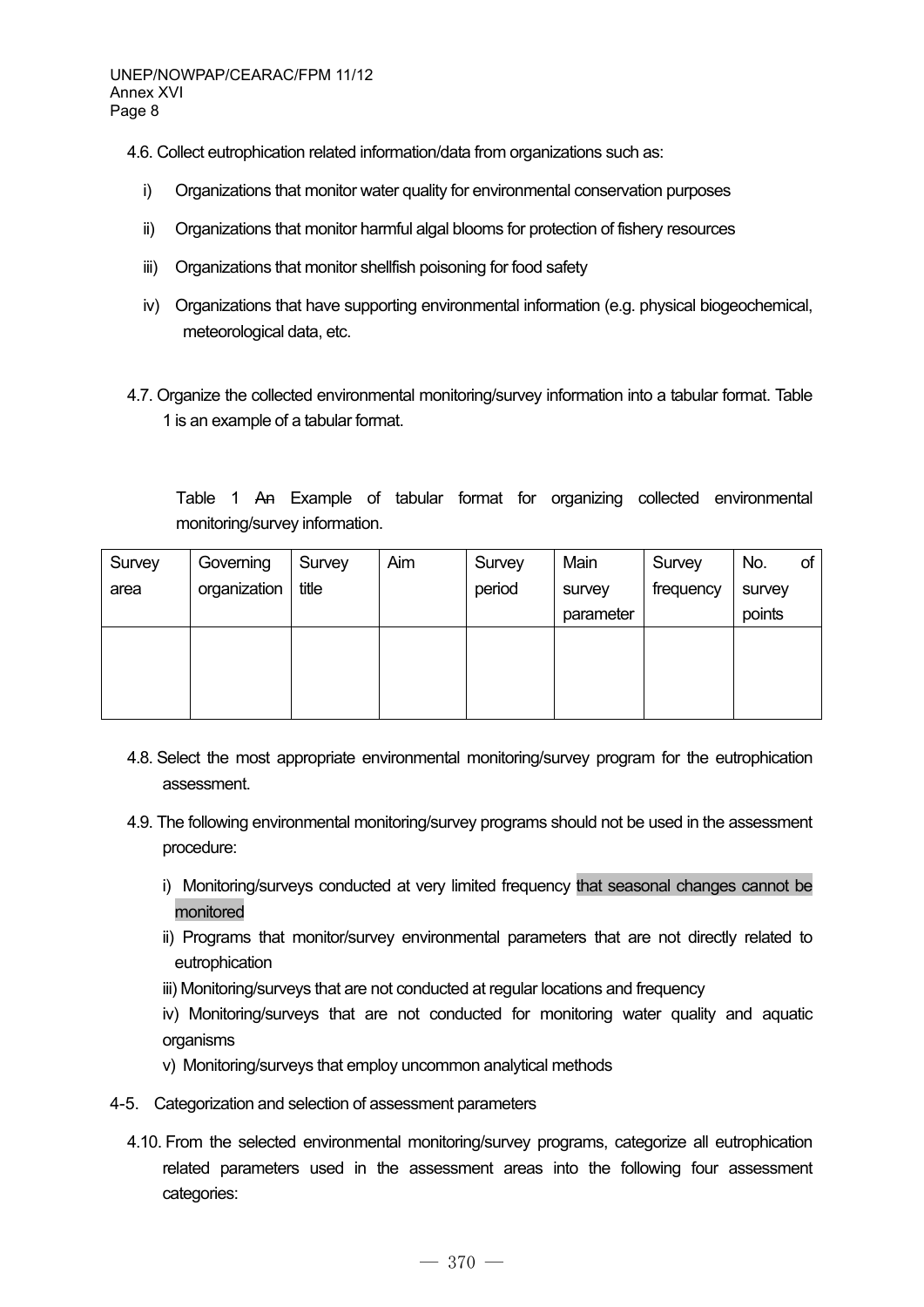- i) Category I Parameters that indicate the degree of nutrient enrichment
- ii) Category II Parameters that indicate direct effects of nutrient enrichment
- iii) Category III Parameters that indicate indirect effects of nutrient enrichment
- iv) Category IV Parameters that indicate other possible effects of nutrient enrichment
- 4.11. After the categorization process, select the assessment parameter(s) from each assessment category (Category I - IV) that are applicable in the comprehensive procedure on the basis of their data reliability and continuity (e.g. data collected at fixed locations and/or at regular frequencies). In principle, all surveyed/monitored parameters related to eutrophication should be selected in the assessment procedure. The selected assessment parameters should also have established assessment methods.
- 4.12. If certain parameters are to be excluded from the assessment procedure although data of the parameter is available , the reasons must be clearly stated.
- 4.13. Although the final selection of assessment parameters is subject to the decision of each member state, the use of the following parameters shown in Table 2 are highly recommended. The appropriateness of the selected assessment parameters should be reevaluated as further experiences are gained through the application of the NOWPAP Common Procedure.

| Category     |                                                | Assessment parameter                     | Units      |
|--------------|------------------------------------------------|------------------------------------------|------------|
|              | Degree of nutrient enrichment                  | Riverine input: total nitrogen and       | t/year     |
|              |                                                | phosphorus (T-N and T-P)                 |            |
|              |                                                | Input from direct discharge : (T-N and   | t/year     |
|              |                                                | $T-P$                                    |            |
|              |                                                | Total nitrogen/Total phosphorus (T-N,    | mg/L       |
|              |                                                | $T-P$                                    |            |
|              |                                                | Winter dissolved inorganic nitrogen      | mg/L       |
|              |                                                | (DIN)<br>and<br>dissolved<br>inorganic   |            |
|              |                                                | phosphorus (DIP) concentrations          |            |
|              |                                                | Winter N/P ratio (DIN/DIP)               |            |
| $\mathbf{I}$ | Direct effects of nutrient enrichment          | Chlorophyll-a<br>(field<br>concentration | ug/L       |
|              |                                                | data)                                    |            |
|              |                                                | Red-tide events (diatom species)         | event/year |
|              |                                                | Red-tide events (flagellate species)     | event/year |
| Ш            | Indirect effects of nutrient enrichment        | Dissolved oxygen (DO) at bottom          | mg/L       |
|              |                                                | layer                                    |            |
|              |                                                | Abnormal fish kill incidents             | event/year |
|              |                                                | Chemical oxygen demand (COD)             | mg/L       |
|              |                                                | <b>Transparency</b>                      | m          |
| IV           | Other<br>effects<br>οf<br>nutrient<br>possible | Red-tide events (Noctiluca sp.)          | event/year |
|              | enrichment                                     | Shellfish poisoning incidents            | event/year |

Table 2 Recommended set of assessment parameters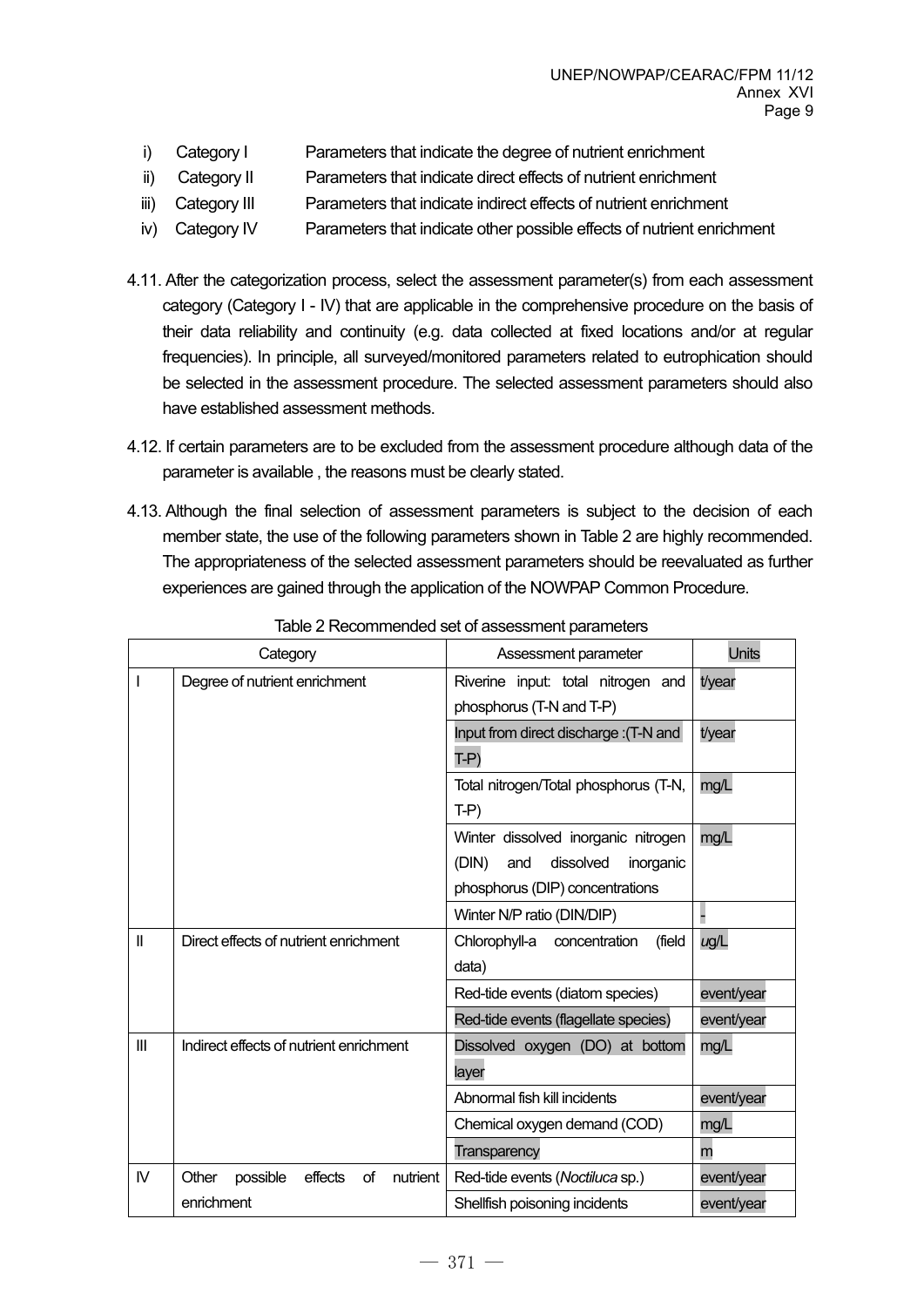- 4-6. Preparation of assessment data sets
	- 4.14. In order to understand the inter-annual trends of eutrophication, the assessment should be conducted with data that represents changes in time series (e.g. annual mean, annual max, annual number of events, seasonal mean). However, raw data may also be used if they are considered more appropriate. It is recommended to carefully analyze raw data to make reasonable statistical analysis. Descriptions of changes in sampling and analytical methods, such as sampling number, sampling time and location, preservation, and measurement procedure, is necessary for reasonable interpretation of data.
	- 4.15. Select monitoring/survey data to be applied for each assessment parameter taking into account the reliability and continuity of data.
	- 4.16. Prepare data sets for each assessment parameter at all survey/monitoring sites taking into account the seasonal variation of each parameter.
- 4-7. Division of assessment area into sub-areas
	- 4.17. If it is necessary to understand and assess the causes and direct/indirect effects of eutrophication at more localized scales, an assessment area may be divided into sub-areas.
	- 4.18. When dividing an assessment area into sub-areas, factors such as the locations of riverine input and monitoring, fishery activities, underwater topography, salinity distribution, ocean currents and red-tide events should be considered. Information derived by remote sensing techniques should also be taken into account, if applicable.
- 4-8. Setting of assessment period
	- 4.19. After organizing all of the collected data in chronological order, set the assessment period objectively in accordance with the assessment objectives and availability of reliable data.
	- 4.20. In addition to the assessment period set in 4.11 above, most recent ten years should also be set as a standard assessment period for comparison with other assessment areas in the NOWPAP region.
- 4-9. Setting of assessment criteria
	- 4.21. The eutrophication status of a selected assessment area is determined based on a set of assessment criteria. Detailed explanations are provided in the following sections.
	- 4-9-1. Eutrophication identification tools and setting of criteria for each assessment parameter
	- 4.22. The eutrophication status of each parameter is assessed by identifying its current status and/or trend by using a combination of the following three identification tools. Selection of the identification tools should be based on set identification criteria\*.

\*Identification criteria: Criteria for selecting the identification tools for the assessment.

i) Identification by comparison (identifying the current status): The eutrophication status is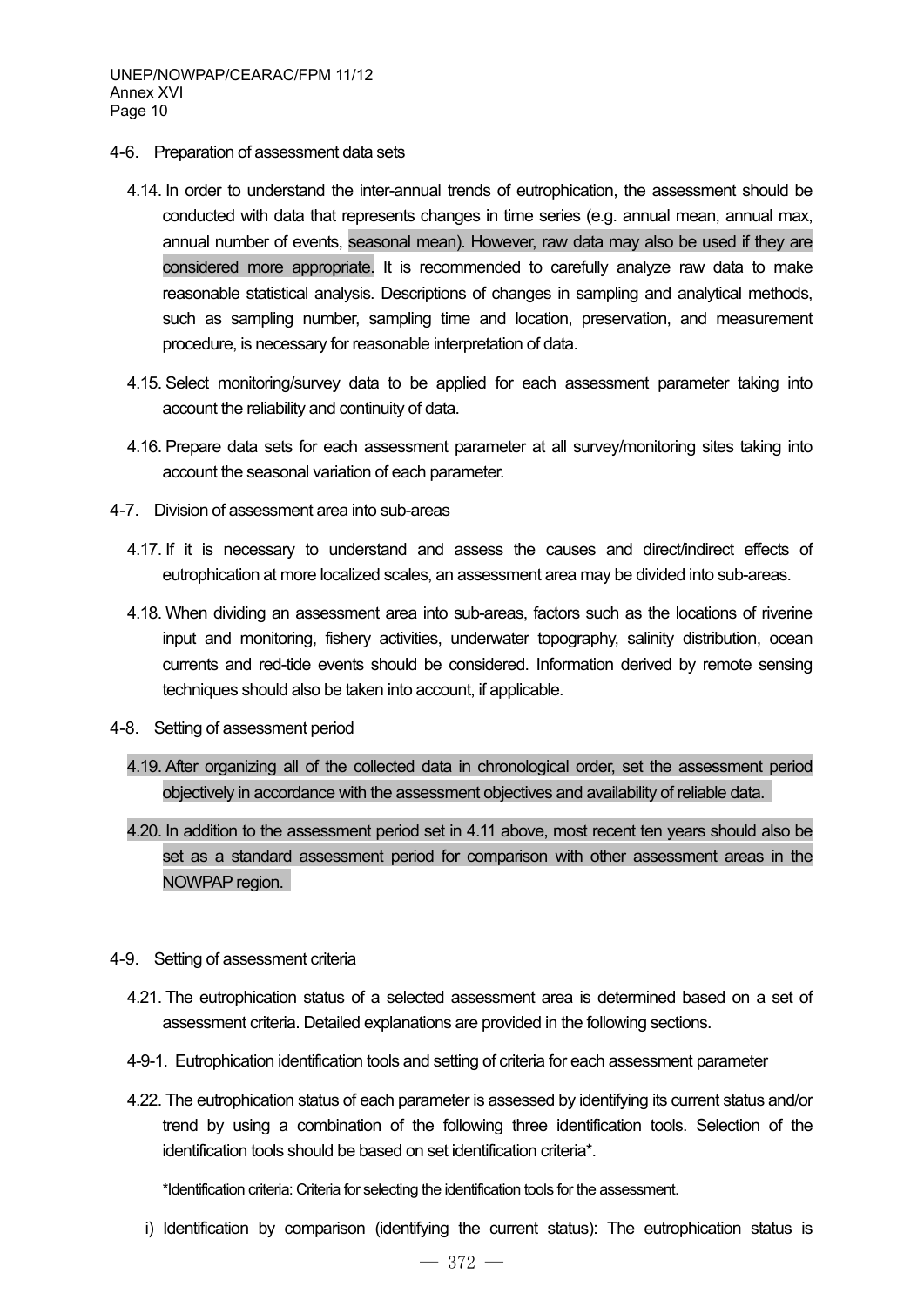identified by comparing the obtained assessment value (e.g. annual mean value) to reference values obtained from historical data, ecological modeling or expert judgments. This identification tool is used for assessment parameters that are expressed by concentration or ratio (e.g. N/P ratio).

ii) Identification by occurrence (identifying the current status): The eutrophication status is identified by occurrence or non-occurrence of eutrophication-related events. This identification tool is used for assessment parameters that are expressed by number or frequency of events (e.g. red tides).

iii) Identification by trend (identifying the trend): The eutrophication status is identified by identifying the trend. This identification tool is used for all assessment parameters with reasonably long time series. The Mann-Kendall test should be used to detect the trend statistically.

4.23. The rationale to set identification criteria must be stated clearly and objectively.

4-9-2. Setting of criteria for classifying the eutrophication status of assessment parameter

4.24. Apply identification tools to assess the eutrophication status of each assessment parameter.

4.25. Table 3 shows the identification tools applied to each assessment parameter as an example.

| Table 3 Example of identification tools to be applied to each assessment parameter |                              |                              |                            |                                    |              |         |  |
|------------------------------------------------------------------------------------|------------------------------|------------------------------|----------------------------|------------------------------------|--------------|---------|--|
| Category                                                                           | Assessment parameter         | Assessment<br>units<br>value |                            | Identification tools <sup>1)</sup> |              | Remarks |  |
|                                                                                    |                              |                              |                            | Comparison                         | Occurrence   | Trend   |  |
|                                                                                    | Riverine input (T-N, T-P)    | t/year                       | Annual mean                |                                    |              | ✓       |  |
|                                                                                    | Input from direct discharge  | t/year                       | Annual mean                |                                    |              |         |  |
|                                                                                    | $(T-N, T-P)$                 |                              |                            |                                    |              |         |  |
|                                                                                    | nitrogen/Total<br>Total      | mg/L                         | Annual mean                |                                    |              |         |  |
|                                                                                    | phosphorus (T-N, T-P)        |                              |                            |                                    |              |         |  |
|                                                                                    | <b>DIN/DIP</b><br>Winter     | mg/L                         | Winter mean                |                                    |              |         |  |
|                                                                                    | concentration                |                              |                            |                                    |              |         |  |
|                                                                                    | Winter N/P ratio (DIN/DIP)   |                              | Winter mean                |                                    |              |         |  |
| $\mathsf{I}$                                                                       | Chlorophyll-a concentration  | ug/L                         | Annual max.<br>Annual mean |                                    |              |         |  |
|                                                                                    | (field data)                 |                              |                            |                                    |              |         |  |
|                                                                                    | Red-tide events (diatom      | event/year                   | Annual<br>occurrences      |                                    |              | ✓       |  |
|                                                                                    | species)                     |                              |                            |                                    |              |         |  |
|                                                                                    | Red-tide events (flagellate  | event/year                   | Annual<br>occurrences      |                                    |              |         |  |
|                                                                                    | species)                     |                              |                            |                                    |              |         |  |
| III                                                                                | Dissolved oxygen (DO) at     | mg/L                         | Annual<br>minimum          | ✓                                  |              |         |  |
|                                                                                    | bottom layer                 |                              |                            |                                    |              |         |  |
|                                                                                    | Abnormal fish kill incidents | event/year                   | Annual<br>occurrences      |                                    | $\checkmark$ |         |  |
|                                                                                    | Chemical oxygen demand       | mg/L                         | Annual mean                |                                    |              |         |  |

Table 3 Example of identification tools to be applied to each assessment parameter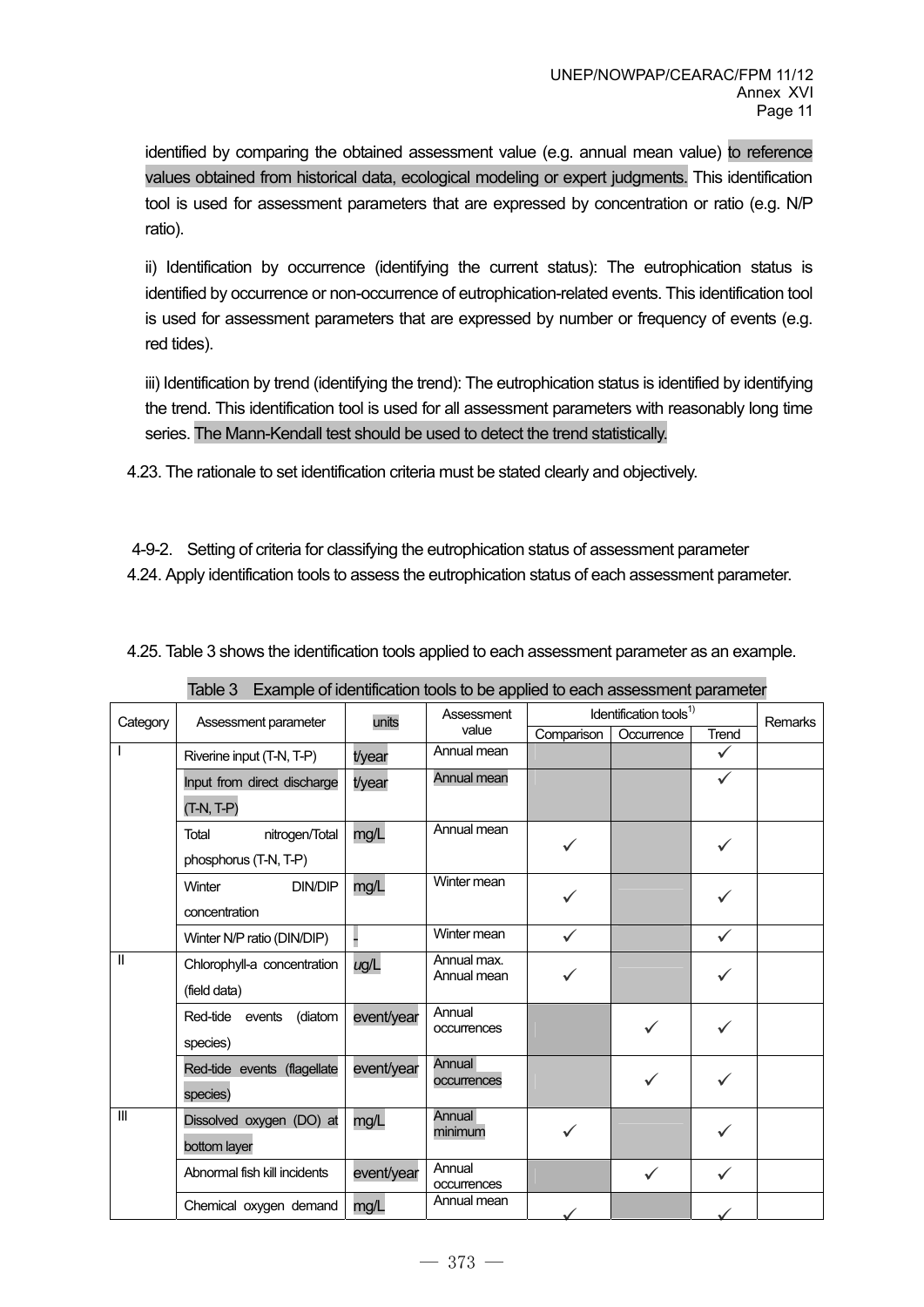|    | (COD)                               |            |                       |  |  |
|----|-------------------------------------|------------|-----------------------|--|--|
|    | Transparency                        | m          | Annual mean           |  |  |
| IV | Red-tide events (Noctiluca<br>sp.)  | event/year | Annual<br>occurrences |  |  |
|    | poisoning<br>Shellfish<br>incidents | event/year | Annual<br>occurrences |  |  |

<sup>1)</sup> Comparison: Comparison with reference values Occurrences: Occurrence or non-occurrence of eutrophication-related events Trend: degree of increasing/decreasing

- 4-9-3. Setting of criteria for classifying the eutrophication status of assessment categories
- 4.26. Determine the eutrophication status of the assessment category (I~IV) by setting assessment category classification criteria.
- 4.27. Classify the eutrophication status of each assessment category by comprehensively analyzing the identification results of each assessment parameters in the category. However, if the identification results are contradictory among the assessment parameters, this assessment category can be excluded from the assessment procedure with its reasons stated.
- 4-10. Setting of criteria for classifying the eutrophication status of the assessment areas/sub-areas
	- 4.28. Set assessment criteria to comprehensively assess the eutrophication status of the assessment areas/sub-areas by making a diagnosis on the classification results of each assessment parameter and category.

#### 5. Results and discussion

- 5-1. Classifying the eutrophication status of the assessment areas/sub-areas
	- 5.1. The eutrophication status of each assessment area/sub-area should be assessed on the basis of the identification results of the assessment data and classification results of each parameter and category.
	- 5.2. Identify the eutrophication status of each monitoring site based on the set identification criteria.
	- 5.3. Classify each assessment parameter based on the identification results of the assessment data. If there are multiple monitoring sites in each assessment area/sub-area, the identification results from all the monitoring sites should be taken into account.
	- 5.4. Classify each assessment category based on the classification results of assessment parameters.
	- 5.5. The eutrophication status of each area/sub-area should be assessed based on the classification results of each assessment parameter and category.